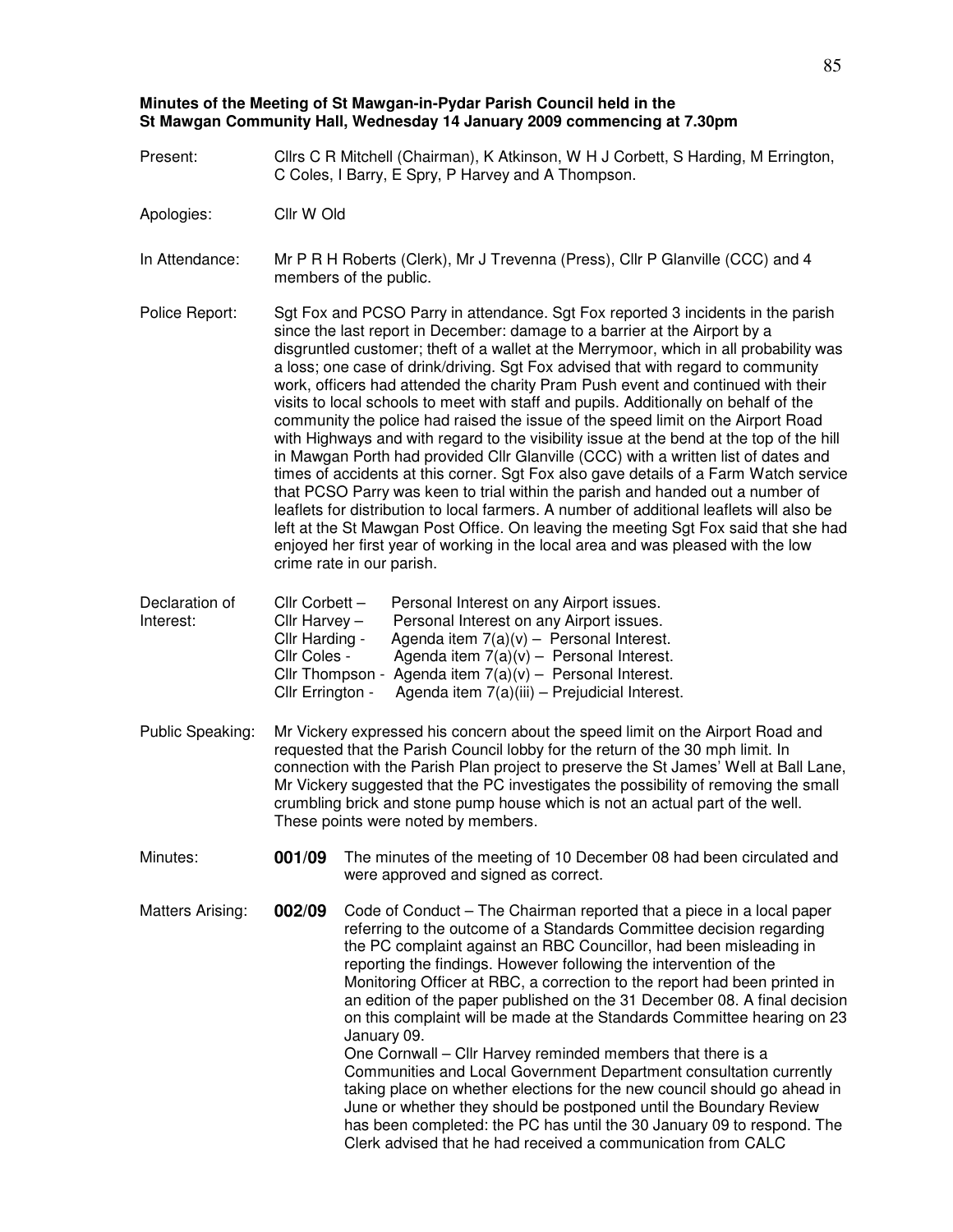Cllr Spry arrived at this juncture and apologised for her late arrival.

In response to a request from Cllr Harvey that she wished to leave the meeting early, the Chairman agreed to bring forward agenda item 8 – Airport Road Speed Limit.

Airport Road Speed Limit: **003/09** The Chairman tabled an email received by the Clerk from Mr Steve Bayley the new Area Highways Manager for Highways Central. He stated that this road does not meet the criteria for the reduction of the limit to 30mph on a permanent basis; the key elements of the criteria include reference to built up areas through villages, continuous frontage development and local services such as schools and shops. Mr Bayley had been invited to attend our PC meeting but was unable to attend. Cllr Coles suggested that residents may wish to raise a petition and this met with member's approval. Cllr Harvey suggested that the Clerk writes to Mr Bayley to request a meeting with Cllr Glanville (CCC), Mr David Simpson (Project Manager Newquay Cornwall Airport) and herself to take the matter forward. This was Resolved nem.con.

Cllr Harvey left the meeting at this juncture.

| Planning: | 004/09 | (a) New Applications |
|-----------|--------|----------------------|
|-----------|--------|----------------------|

(i) Reynolds – 08/01680 – Temporary stationing of mobile home/caravan in connection with the management and supervision of fishing lakes. Mawgan Porth Pool Lake, Retorrick Mill.

The Chairman tabled a letter of objection to the proposal and outlined the planning history relating to this site. Members noted that this business has been operating for at least 4 years but that no reference was made in the business plan to its financial viability during this period. It was also noted that in respect of future income, certain assumptions were made in relation to camping and caravans on site for which no permission exists except for possible permitted rights for a short period only. Proposed Cllr Corbett, seconded Cllr Thompson that the PC objects to this application on the grounds that a proper viable business plan has yet to be made for this proposal. This was Resolved nem.con.

(ii) Fordy – 08/01741 – Proposed extension to dwelling for garden room and proposed removal of existing back porch to provide for re-instatement of staircase window. Trevedras Farm, St Mawgan. It was Resolved to raise no objection to this application.

(iii) Baker – 08/01769 – Conversion of garage into habitable accommodation and erection of attached garage. Karibu, Mawgan Porth. It was Resolved to raise no objection to this application. Cllr Errington having declared a Prejudicial Interest left the chamber for this item.

(iv) Darcy – 08/01793 – Proposed conversion of garage to residential accommodation (resubmission of 08/00605) Seawynds, Tregurrian. It was Resolved to object to this application on the same grounds as before: the original permission granted for the building of this garage was conditional on it being used for the parking of motor vehicles and as an adjunct to the main property.

(v) Bennett – 08/01808 – Erection of new toilet/shower block and septic tank. Penvose Farm, Tregurrian. It was Resolved to support this application.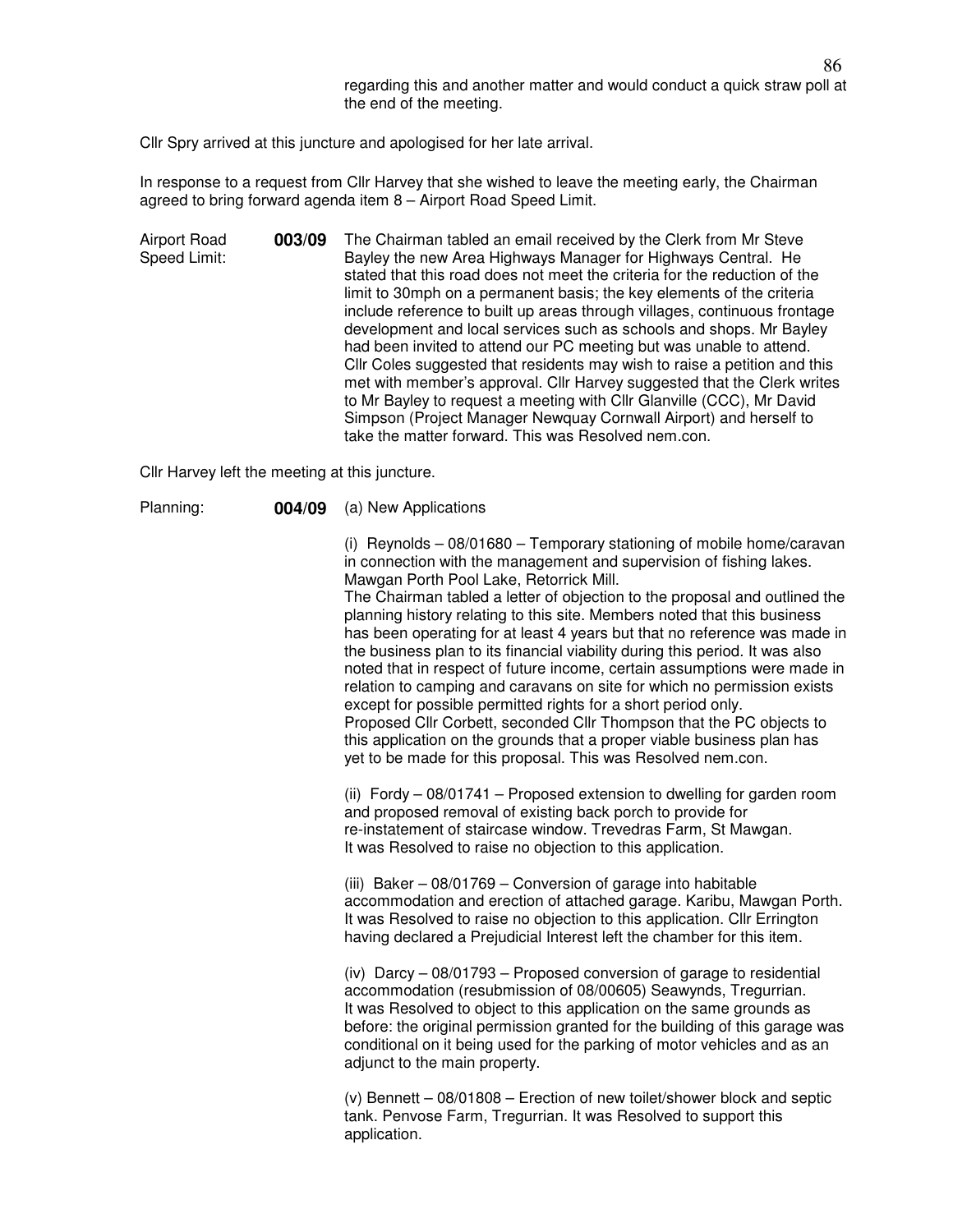(vi) Healy – 08/01811 – 10 new houses on site of existing building. Matthew House, Carloggas, St Mawgan. Members noted the comments made by the Appeal Inspector with regard to the provision for affordable housing and the design detail, when dismissing the Appeal relating to the previous application. It was noted that the Matthew House building is becoming an eyesore in the village and that the site will inevitably be developed. Proposed Cllr Thompson, seconded Cllr Corbett that the PC supports the application for 10 new houses on this redundant site within the development envelope, on the grounds that appropriate improvements in the design of the houses have been made. Voting for the proposal was 7 in favour with 2 abstentions.

(b) Advice from Restormel

(i) Proposed replacement dwelling with integral garage incorporating rain water harvesting, PV, SP, and sustainable energy system. Tanzarra, Tredragon Road, Mawgan Porth. (Min 132/08). Granted.

(ii) Replacement of damaged storage bins with 10 4x4 block built sheds  $$ rendered and painted to match the main building (Min 172/08). White Lodge, Mawgan Porth. Granted.

(iii) Single storey extension and new deck area. 1 Gwel-An-Mor, Mawgan Porth (Min 172/08). Granted.

(iv) Alteration and refurbishments of holiday cottage including increasing size of existing single storey back extension and raising roof by 0.6 metres to provide for insulation and additional headroom to existing upper floor, 5, Porth Farm Cottages, Mawgan Porth (Min 172/08). Granted with conditions.

(v) Proposed extension to dwelling. Alternative design to that approved under 06/00370 (Min 189/08). Kosmos, Mawgan Porth. Granted.

(vi) Raise roof of existing garage/utility area to form room in roof. Erect new detached double garage and convert existing integral garage area to habitable space. Alter existing bedroom windows/doors to give access to existing first floor deck area (Min 189/08). Waters Edge, Tredragon Road, Mawgan Porth. Granted.

(vii) Construction of dwelling and integral garage and associated works (amended design) (Min 172/08) Plot 9, Tredragon Close, Mawgan Porth. Granted.

(viii) Retention of the use of land for storage of touring caravans. Watergate Bay Holiday Park, Tregurrian. Appeal ref. 2080573 has been withdrawn by the applicants and the Planning Inspectorate has closed the file. The Local Inquiry arranged for the 10 February 2009 has been cancelled.

## (c) Other Issues

(i) CPRE – Planning assistance – The Chairman tabled a letter from CPRE Cornwall expressing their concern at the demise of the District/Borough councils and the changes brought about by the new planning Bill enacted in November 2008. In view of the possible threat to the rural environment of Cornwall, CPRE Cornwall will offer support to anyone raising objections to planning applications in Cornwall which are contrary to local plan policies, that threaten protected areas of the landscape, and that are considered to be an inappropriate development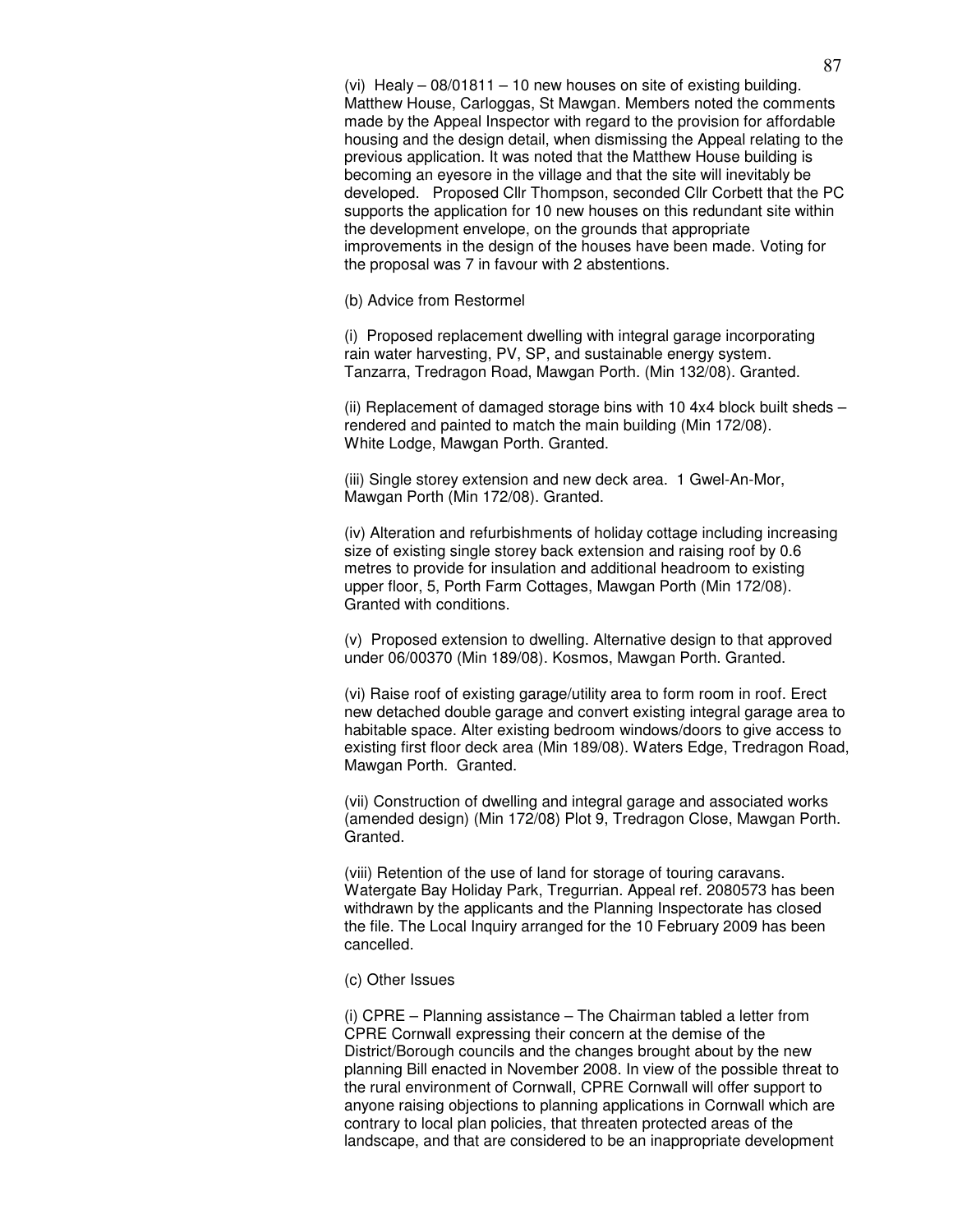within the countryside or in our towns.

|                                                   |        | (ii) Tredragon Hotel Development - Concern had been raised that as a<br>result of the clearance of vegetation from the lower part of the<br>development site, the exposed sandy soil was being washed out on to<br>the coastal footpath during periods of heavy rainfall. The Chairman<br>advised that the Environmental Impact Statement for this application<br>indicated that the natural vegetation should be preserved with some<br>cutting back of the scrub but not complete removal of the roots. It was<br>agreed that the Clerk notifies the RBC Planning Dept about this problem.<br>Cllr Corbett and Cllr Thompson declared a Personal Interest in this item.                                                                                |
|---------------------------------------------------|--------|----------------------------------------------------------------------------------------------------------------------------------------------------------------------------------------------------------------------------------------------------------------------------------------------------------------------------------------------------------------------------------------------------------------------------------------------------------------------------------------------------------------------------------------------------------------------------------------------------------------------------------------------------------------------------------------------------------------------------------------------------------|
|                                                   |        | (iii) Trevarrian Holiday Park - Caravan Storage - It was noted that a<br>number of caravans are now being stored out of season at this site. In<br>view of the history of planning issues relating to caravan storage at the<br>neighbouring site, it was agreed that the Clerk seeks clarification from<br>RBC with regard to the storage of caravans at the Trevarrian site.                                                                                                                                                                                                                                                                                                                                                                           |
|                                                   |        | (iv) Valley View Boundary Fence - Cllr Thompson requested that Cllr<br>Glanville (CCC) contacts the Area Highways Manager to ascertain why<br>realignment of this fence to increase visibility at the adjacent road<br>junction, has not taken place despite apparent agreement having been<br>reached by all concerned parties. Cllr Glanville agreed to pursue the<br>matter.                                                                                                                                                                                                                                                                                                                                                                          |
| Newquay<br><b>Cornwall Airport</b><br>Masterplan: | 005/09 | The Chairman gave a brief outline of the Masterplan and reported that<br>the public presentation in the St Mawgan Community Hall on Monday 12<br>Jan 09 given by CCC, was well attended. It was noted that households in<br>the vicinity of the Airport had received a questionnaire from CCC as part<br>of the consultation process but it would appear that it had not been<br>extended to cover Mawgan Porth. In October 08 [Min 150/08 (d)(iii)] the<br>Chairman tabled copies of the Airport Strategic Environmental<br>Assessment and the Clerk advised members if they had any comment to<br>let him have the details and a composite response will be submitted.                                                                                 |
| Mawgan Porth<br>Beach:                            | 006/09 | $(i)$ General $-$<br>(a) The Clerk tabled papers from CCC regarding Open Space/Common<br>Land indicating that the beach and dunes were registered as Open<br>Space. In line with new legislation the PC may review the details. The<br>papers were passed to Cllr Corbett for him to review.<br>(b) Shingle and Stones - It was Resolved that Cllr Old obtains a<br>quotation for the hire of a digger so that excess material may be cleared<br>before Easter.                                                                                                                                                                                                                                                                                          |
|                                                   |        | (ii) Disabled Access<br>It was Resolved that the Clerk obtains a quotation from N J Plant for the<br>refurbishment work required fro the Disabled Access.                                                                                                                                                                                                                                                                                                                                                                                                                                                                                                                                                                                                |
|                                                   |        | (iii) Recycling Bins<br>The Chairman advised members that following the information given by<br>Cllr Glanville at the last meeting, that there remained a sum of money in<br>the CCC Member Community Grant Scheme (which provides grants for<br>local community initiatives), the Clerk completed an application form for<br>funds to provide a modular recycling unit and additional bins for use at<br>the beach to improve litter collection. The Chairman tabled the<br>application for members' approval. Proposed Cllr Thompson, seconded<br>Cllr Corbett that approval is given to the application for a grant of £1000.<br>Cllr Glanville (CCC) confirmed that he had received the application and<br>that it was being submitted for approval. |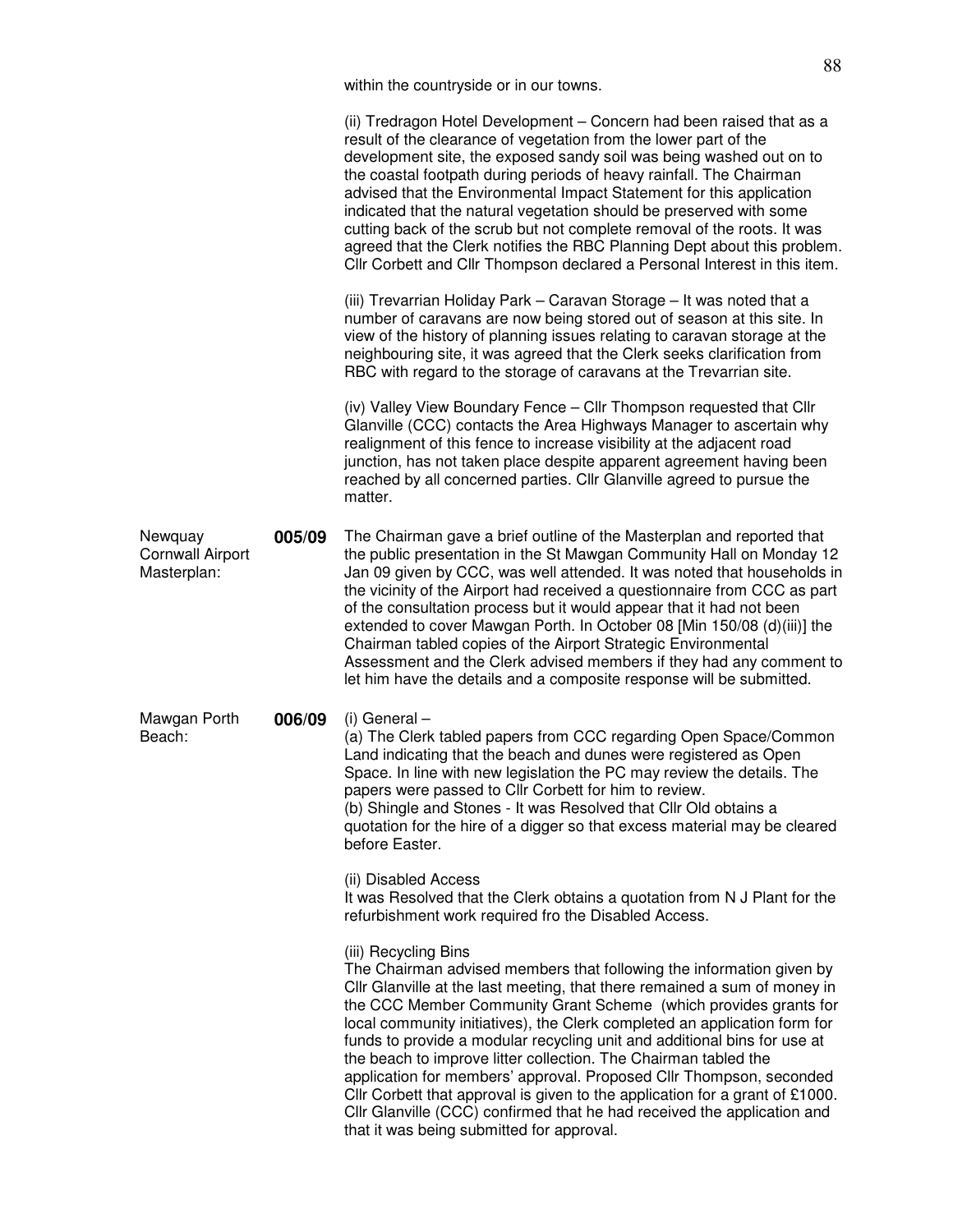|                                             |        | (iv) Shoreline Management Plan Review<br>The Chairman gave details of this proposed Review for Cornwall and<br>the Isles of Scilly. Various County agencies are commissioning a<br>consultant to prepare a plan for the next 100 years. The review will<br>consider the needs of each section of the coast within the plan area and<br>consider the best course of action in accordance with the policies laid<br>down by Defra. It was agreed that the Chairman and the Clerk respond<br>to the short questionnaire. Additionally the Project Team has called for<br>information that the PC may hold regarding shoreline management. The<br>Clerk agreed to check with members about information that they may<br>hold.                                                                                                                                                                            |
|---------------------------------------------|--------|------------------------------------------------------------------------------------------------------------------------------------------------------------------------------------------------------------------------------------------------------------------------------------------------------------------------------------------------------------------------------------------------------------------------------------------------------------------------------------------------------------------------------------------------------------------------------------------------------------------------------------------------------------------------------------------------------------------------------------------------------------------------------------------------------------------------------------------------------------------------------------------------------|
| Playing Field:                              | 007/09 | (i) A request had been received by the Clerk for the possible use of the<br>playing field for the landing of a helicopter in connection with a wedding<br>to be held later this year. The Clerk had informed the landowner who<br>was not in favour of the proposition. Members having considered the<br>various problems that this proposal may cause, Resolved not to give<br>permission for this request.<br>(ii) With regard to the roundabout in the play area, the Clerk advised<br>that Taylor Made would be attending to the problem this week.                                                                                                                                                                                                                                                                                                                                              |
| <b>Burial</b><br>Ground/Closed<br>Cemetery: | 008/09 | The Clerk tabled a request for an additional inscription to the headstone<br>of the Michell family grave in respect Monica Mary Michell decd. It was<br>Resolved to approve the application. Cllr Coles having declared a<br>Prejudicial Interest left the chamber for this item.<br>The Clerk reported the burial of Christopher Bennett late of Penvose<br>Farm on the 29 December 08, and Irene O'Keefe late of Trekenning<br>Road, St Columb on the 7 January 09.<br>Cllr Spry reported that she had removed one of the entrance gates as<br>the lower hinge had broken. The Clerk was instructed to contact N J<br>Plant with regard to fabricating replacement hinges.                                                                                                                                                                                                                         |
| Footpaths:                                  | 009/09 | (i) The Clerk tabled a letter from a parishioner requesting permission for<br>the erection of a memorial bench near the coastal footpath. The letter<br>indicated that they had the landowner's permission. No objection was<br>raised to the proposal, but it was agreed that the Clerk relays the<br>request to CCC for final approval before any action is taken.<br>(ii) FP39 Cllr Barry requested that the Clerk ascertain from CCC when<br>they intended to carry out repairs to the surface of this footpath following<br>the Enforcement Officer's visit last August.<br>(iii) The Clerk advised that, following a discussion he had had with CCC,<br>agreement had been reached that they would supply scrapings/spoil to<br>fill in the potholes in Ball Lane. Mr David Vickery a resident of Ball Lane<br>has kindly volunteered to carry out the work when the material is<br>delivered. |
| Verge at<br>Carloggas:                      | 010/09 | It was Resolved that the Clerk approaches the PC's Maintenance<br>Contractor for a quotation for the work to tidy up this verge.                                                                                                                                                                                                                                                                                                                                                                                                                                                                                                                                                                                                                                                                                                                                                                     |
| Other Reports:                              | 011/09 | Cllr Thompson reported that she had attended the last RBC Newquay<br>and St Columb Area Meeting held on Tuesday 13 January 09 and had<br>raised the various highway issues with members. She was unable to get<br>an answer to her question as to what would replace these consultative<br>meetings in the future.                                                                                                                                                                                                                                                                                                                                                                                                                                                                                                                                                                                   |